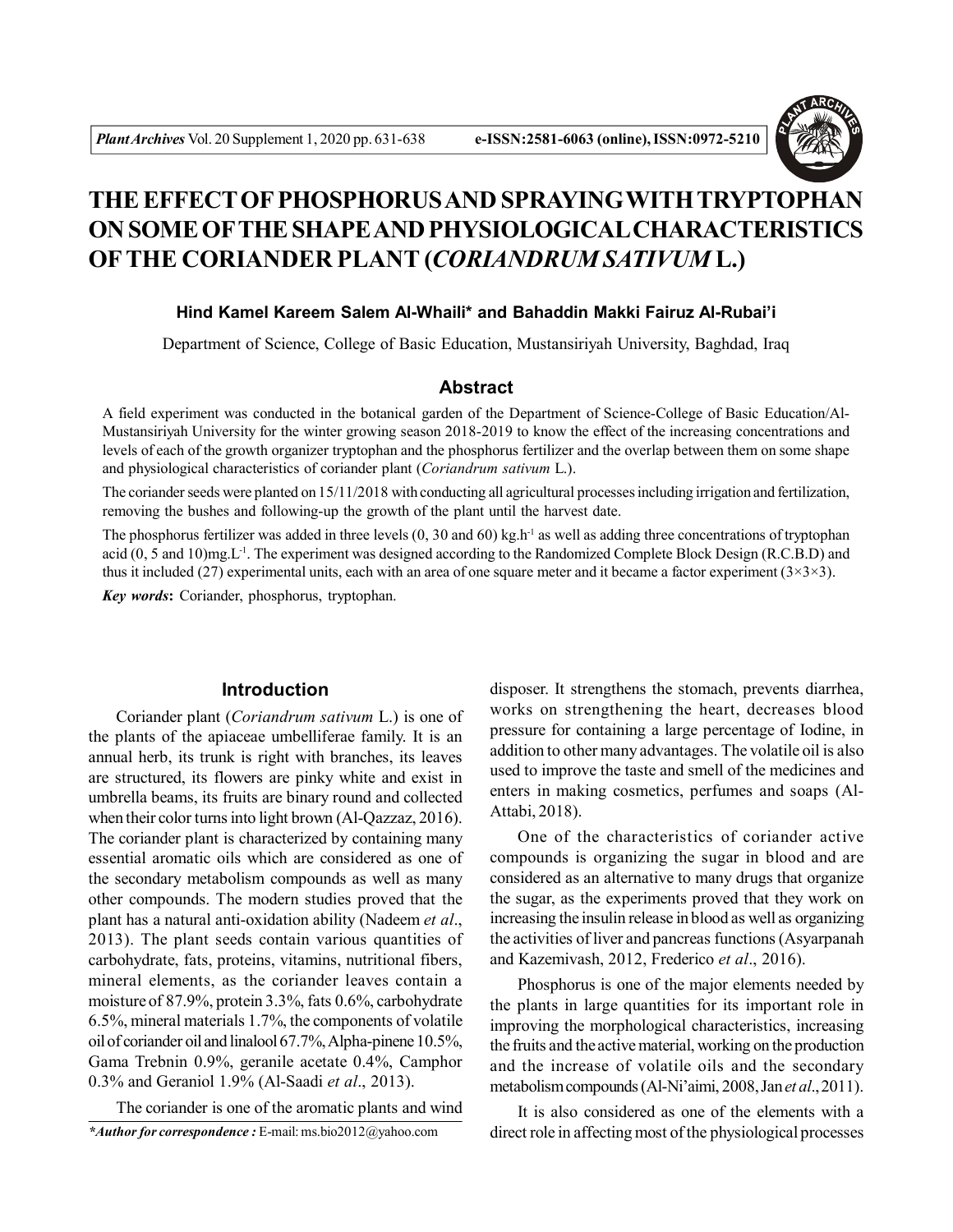occurring inside the plant, as it participates in decomposing the carbohydrates resulted from the photosynthesis and releasing the energy required for the construction processes as well as its role in forming the cellular membranes (Blevian, 2001). The plants need phosphorus in relatively large quantities for essential and secondary bio-synthesis and due to its importance in the necessary functions as an essential factor for nuclear acids and phospholipids in addition to its fundamental role in the metabolism energy of cells (Nellmonika *et al*., 2009).

The tryptophan is one of the amino acids of (8-amino, b-indole heterocyclic propioic acid) type (Jain, 2011), as it is synthesized in the cycle of phosphorous peptoes, converted into hexose monophosphate shunt (HMS), or the direct oxidation path which is the base to build the auxin in the plant in which the zinc element enters its structure. It was found that treating the plants with tryptophan will improve the plants growth and yield for being the basic brick to form the auxin (Zahir, 2000).

The tryptophan was used in helping the corn to bear the drought in different concentrations and the concentration (15) factions in million gave better results in improving the plant growth (Rao, 2012).

The tryptophan is also known as B-indolylanine. It is also considered as the origin of the main bio-construction of auxin in plants, *i.e.* the Indol Acetic acid. It also exists in the plants in the form of amino acid free or associated with protein and its quantity in the leaves is around (20-40) microgram for each gram of wet weight more than the quantity of IAA in about 1000 times (Al-Aani, 1991).

## **Materials and Methods**

The experiment was conducted in the botanical garden of the Department of Science-College of Basic Education/Al-Mustansiriyah University to study the effect of the increasing concentrations and levels of each of the phosphorus and tryptophan and the overlap between them on some shape and physiological characteristics of coriander plant (*Coriandrum sativum* L.). The experiment was designed according to the randomized Complete Block Design (R.C.B.D).

The experiment included the following:

1. Three levels of phosphorus  $(0, 30 \text{ and } 60)$  kg.h<sup>-1</sup>. The fertilizer quantity was weighed for each level relying on the area of the one experimental unit and according to the treatments in the experiment, as it was added in pieces beside the plant in the shape of (NPK) fertilizer as well as the zero level which is considered as a control treatment.

2. Three concentrations of the growth organizer tryptophan  $(0.5, 10)$  mg.  $L^{-1}$  prepared relying on the dilution law from the stock solution prepared by solving one gram of tryptophan in one liter of distilled water so as to have a standard solution with a concentration of 1000mg.L<sup>-1</sup>.

Samples were taken from the field soil before planting for the purpose of estimating some chemical and physical characteristics according to the described methods in (Page *et al*., 1982) and as shown in table (1).

## **The Studied Characteristics**

• Shape Characteristics:

The Plant Height (cm): The plant height was measured when the plants reach the green growth stage for each experimental unit of land surface and till the highest point of the plant.

The Dry Weight of the Green Aggregate (gm): Three plants were taken from each experimental unit according to the dry weight after drying them in an electric furnace for 48 hours at  $60^{\circ}$ C.

The Number of Main Branches of the Plant: The number of main branches formed from the main trunk was calculated.

## **Physiological Characteristics**

Estimating the Aggregate Chlorophyll Content (microgram.cm<sup>2</sup> ): The aggregate chlorophyll was estimated in the growing plant leaves in the field at the

**Table 1:** Some chemical and physical characteristics of the study soil.

| Characteristic                    | <b>Value</b> | Unit                          |
|-----------------------------------|--------------|-------------------------------|
| Electric conductivity EC $_{1:1}$ | 1.9          | $Ds.m^{-1}$                   |
| Reaction degree $pH_{11}$         | 7.9          |                               |
| Organic material O.M              | 18           | $\frac{g.kg^{-1}}{g.kg^{-1}}$ |
| Carbonate minerals                | 233          |                               |
| Soluble ions                      |              |                               |
| $Ca^{+2}$                         | 10           |                               |
| $Mg^{+2}$                         | 6.2          |                               |
| $Na+$                             | 3.1          |                               |
| $\overline{K^+}$                  | 0.73         | $meq.L^{-1}$                  |
| $HCO-3$                           | 9.1          |                               |
| $\overline{\text{Co}_3}^{-2}$     | Nil          |                               |
| Cl <sup>2</sup>                   | 6.7          |                               |
| $\overline{{\rm SO}_4^2}$         | 3.8          |                               |
| Available nutrients               |              |                               |
| N                                 | 35           |                               |
| $\mathbf{P}$                      | 16.6         | $Mg.kg^{-1}$                  |
| K                                 | 138.6        |                               |
| Soil Separates                    |              |                               |
| Sand                              | 99           |                               |
| Silt                              | 735          | $g_{.}kg^{-1}$                |
| Clay                              | 166          |                               |
| Texture                           | Silt loam    |                               |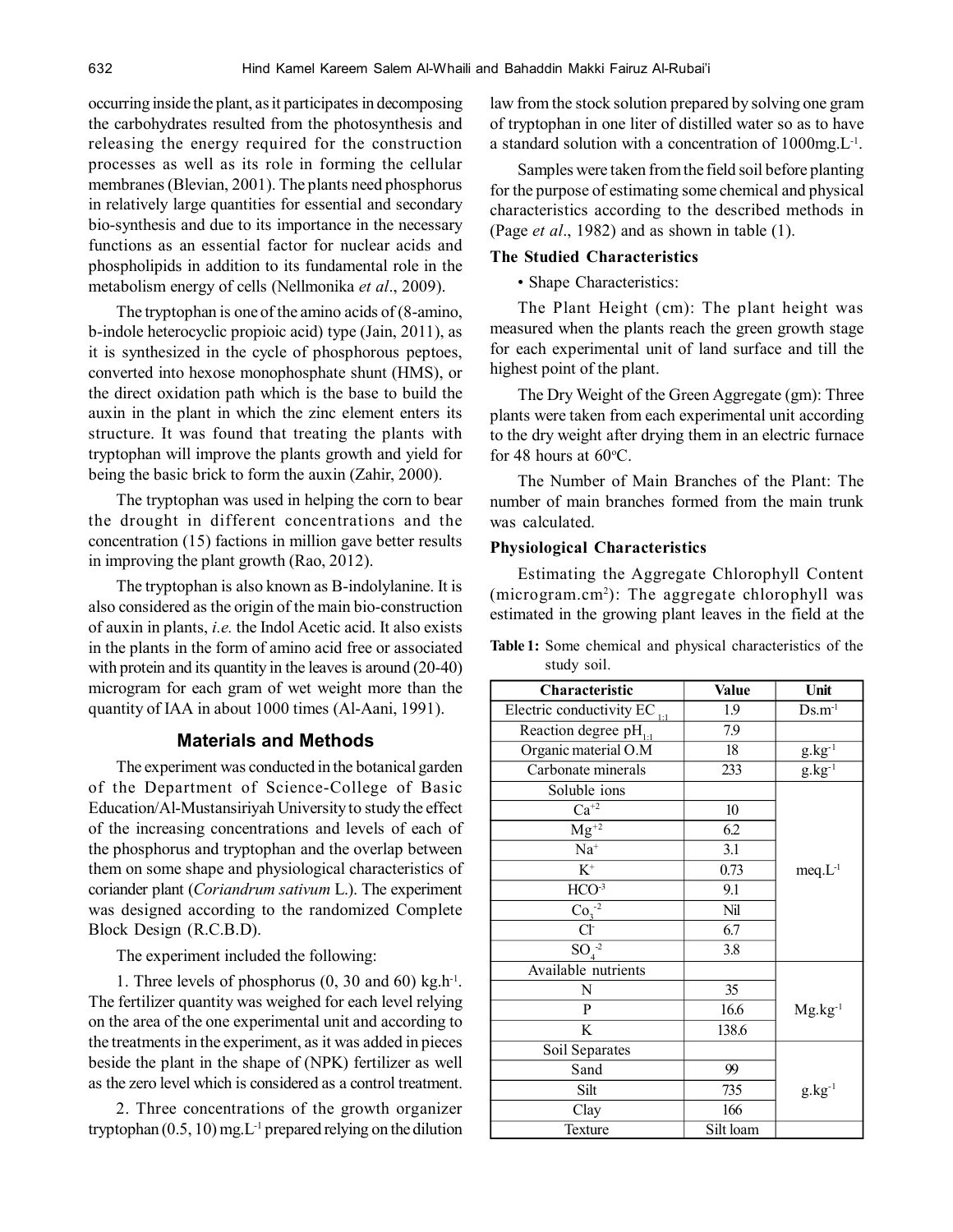| <b>Phosphours</b><br><b>Level</b> | <b>Tryptophan</b><br>concentrations $(mg.L^{-1})$                                                         |       |        | Level of<br>phosphours |
|-----------------------------------|-----------------------------------------------------------------------------------------------------------|-------|--------|------------------------|
| $(kg.h^{-1})$                     | 10<br>0<br>5                                                                                              |       | effect |                        |
|                                   | 102.8                                                                                                     | 109.2 | 108.2  | 106.7                  |
| 30                                | 113.6                                                                                                     | 114.5 | 116.6  | 114.9                  |
| 60                                | 109.9                                                                                                     | 112.7 | 115.3  | 112.6                  |
| Mean of Try-<br>ptophan effect    | 108.7                                                                                                     | 112.1 | 113.4  |                        |
|                                   | Phosphorus $level = 1.1$<br>L.S.D. (0.05)<br>Concentrations of tryptophan acid = $1.1$<br>Overlap = $1.9$ |       |        |                        |
|                                   |                                                                                                           |       |        |                        |
|                                   |                                                                                                           |       |        |                        |

**Table 2:** The effect of phosphorus and tryptophan acid and their overlap on the rate of plant height (cm).

green growth stage by using SPAD device, by taking three readings for several leaves for each experimental unit and then the rate was calculated.

• Estimating the Ratio of Dissolved Carbohydrate in the Green Part  $(\% )$ 

Preparing the Standard Curve: The stock solution was prepared from each of the glucose and fructose by solving 50mg from each of the glucose and fructose in one liter of distilled water, afterwards the concentrations  $(0, 0.2, 0.4, 0.6, 0.8, 1.0, 1.2, and 1.4)$ mg.L<sup>-1</sup> were prepared.

1ml of these concentrations and 1ml of phenol reagent 5% was added and they were mixed well, then 5ml of concentrated sulfuric acid  $H_2SO_4$ , then the color intensity resulted from measuring the photo-density by the spectrophotometer at the wavelength (488) nanometer, then the standard curve was drawn from the relation between the concentration and the reading of the photodensity.

Estimating the Ratio of Carbohydrate in the Leaves: To estimate the ratio of dissolved carbohydrate in the dry leaves of the green part, the method of (Herbert *et al*., 1971), known as the method of (phenol sulfuric acid) was relied on, as a particular part from the dry plant sample was weighed and 50ml of boiled distilled water was added to it, then it was dried in a water bath at  $80^{\circ}$ C for 15 minutes, afterwards the sample and the filtrate load was filtered to 50 ml by distilled water, then 1ml of filtrate was taken and 5ml of  $H_2SO_4$  was added to it. Also, 1ml of the phenol reagent 5% was added to it and they were mixed well and 10m of distilled water was added to it in order to dilute, then it was left to cool, after that the dissolved carbohydrate was estimated by measuring the color intensity using the spectrophotometer at the wavelength 488 nanometer.

#### **The Statistical Analysis**

The statistical analysis was conducted according to the followed design and a comparison was done to the significant differences between the means by selecting the Least Significant Difference (LSD) at a possibility level of (0.05) and the program (SAS) was used in the statistical analysis of the data (SAS, 2004).

## **Results and Discussion**

The Effect of Phosphorus and Spraying with Tryptophan on the Shape and Physiological Characteristics of the Coriander Plant (*Coriandrum sativum* L.):

## **The plant height (cm):**

The results of table 2, showed the presence of a significant effect at a possibility of 0.05 when adding levels of phosphorus fertilizer and spraying the tryptophan acid on the plant height as well as the presence of a significant effect at overlap.

The results of table 2, also indicated the presence of a significant difference between the phosphorus levels, as the fertilized plants at the level of  $30kg.h^{-1}$  gave the highest mean of the plant height mounting 114.9cm with an increase ratio of 7.68% and they differed significantly from other levels which gave the lowest mean in the length compared to the standard treatment for this characteristic mounting 106.7cm.

The increase occurring in the plant height is caused by the positive phosphorus role in the green growth strength in the bioprocesses, as it helps in dividing the cells and participating with them in forming the compounds rich with energy such as ATP, UTP, CTP and GTP necessary in forming the phospholipids and the enzyme attendants and NADpH<sup>+</sup> which accompany the representation of carbohydrate leading to the activation of the green growth and the increase of the plant height (Al-Ni'aimi, 1999).

These results agree with (Awwad, 1987), as he points out that the green part gave a higher response than the root aggregate and he explains that by the continuous

**Table 3:** The effect of phosphorus and tryptophan acid and their overlap on the rate of dry weight of coriander plant (gm).

| <b>Phosphours</b> | <b>Tryptophan</b>                         |      |      | <b>Mean</b> |
|-------------------|-------------------------------------------|------|------|-------------|
| <b>Level</b>      | $concentrations(mg.L^{-1})$               |      |      | phosphours  |
| $(kg.h^{-1})$     | 0                                         | 5    | 10   | effect      |
|                   | 37.3                                      | 48.2 | 44.3 | 43.3        |
| 30                | 47.2                                      | 53.1 | 50.4 | 50.2        |
| 60                | 51.3                                      | 55.8 | 52.7 | 53.2        |
| Mean of Try-      | 45.3                                      | 52.4 | 49.1 |             |
| ptophan effect    |                                           |      |      |             |
|                   | Phosphorus level = $1.7$                  |      |      |             |
| L.S.D. (0.05)     | Concentrations of tryptophan acid = $1.7$ |      |      |             |
|                   | Overlap = $21.9$                          |      |      |             |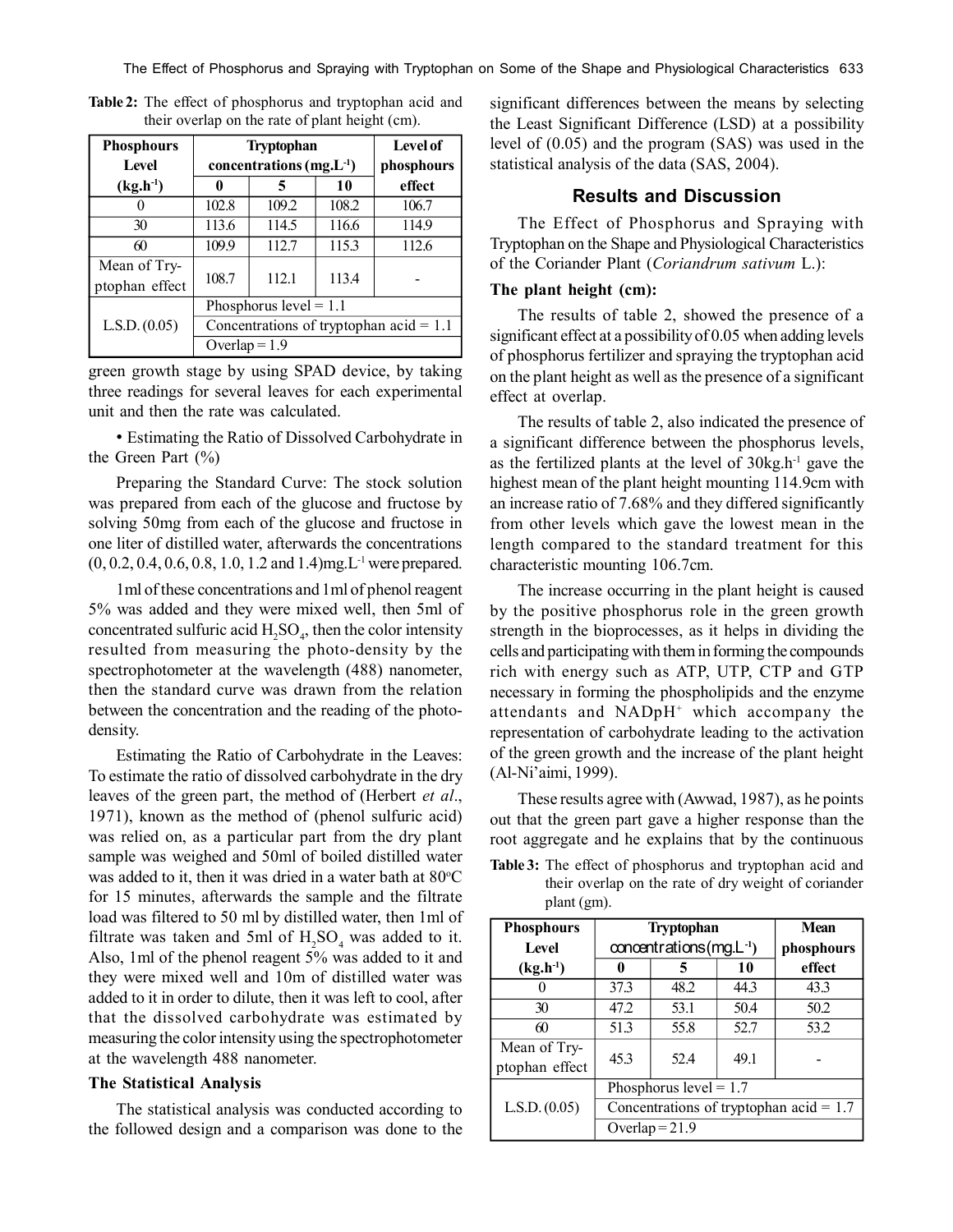consumption of carbohydrate in the summit when the plant absorbs the phosphorus.

They also agree with Abbas *et al*., (2009) when they observed an increase in the height of the plant (*Matericari chamomilla* L*.*) when using the phosphorus fertilizer.

The results of the table also showed the presence of a significant effect as the concentration 10 mg.L-1 gave the highest mean of plant height mounting 113.4cm with an increase ratio of 4.32%, while the comparison treatment gave 108.7cm and the cause of plant height when sprayed by tryptophan is due to its being responsible of the vital construction of IAA, as in the plant there are four vital paths to make it and three paths depending on the amino acid tryptophan: Tryptophan-dependent Auxin Biosynthesis.

This multiplicity in the paths of the IAA from the tryptophan acid has an important role in the plant growth and development (Kobayashi, 1990, Mano, Nemoto, 2012) and this agrees with table 2, as it was found that the spraying of the amino acid tryptophan resulted in a significant increase in the summits of the branches from IAA and agrees with the findings of Talaat *et al*., (2005), as they found that the spraying of the tryptophan acid on the plant of *Pelargonium graveolens* resulted in an increase in the plant height.

The overlap between the phosphorus and tryptophan gave a significant effect, as the combination  $30kg.h^{-1}$  and its concentration  $10mg.L^{-1}$  gave the highest mean of the plant height mounting 116.6cm compared to the control treatment which gave the lowest mean of the plant height mounting 102.8cm, as the increase was 13.4%.

#### **The dry weight (gm):**

The results of table 3, affirmed the existence of a significant effect at the possibility of 0.05 when adding phosphorus levels and spraying the tryptophan acid, as well as the existence of a significant effect at the overlap between the two factors in the plant dry weight.

The results showed the existence of significant differences between the phosphorus levels and the fertilized plants were superior at the level  $60kg.h^{-1}$ , as they gave the highest mean of dry weight mounting 53.2 with a ratio of 22.86% compared to the standard treatment which gave the lowest mean of dry weight mounting 43.3gm. the cause of the increase in the plant dry weight was due to the role of the phosphorus which activate the carbon representation process within the light of forming the important compounds such as ATP and NADpH, then the increase in forming the carbohydrate and their accumulation leads to an increase in the plant dry weight (Morro *et al*., 1993). This also agrees with what Al-Rubai'i (2011) mentioned that the phosphorus fertilizer has a positive impact on the characteristic of the dry weight of the green aggregate of *Matericari chamomilla* L*.* plant.

The results of the same table also indicated the existence of a significant effect between the tryptophan concentrations, as it gave the highest mean of dry weight in the plants sprayed by the acid with a concentration of 5mg.L-1, as it was 52.4gm with an increase of 15.67%. while the control treatment gave the lowest mean of dry weight mounting 45.3gm. the increase in the plant dry weight treated by the tryptophan was due to the increase in the development and growth process in the number of trunks and the plant height as well as the increase in the green growth and the wide roots which increase the plant absorption of nutritional elements, then the increase of the efficiency of the carbon representation process and the increase of accumulated materials made in the plant such as starch and sugars (Mohammed and Al-Younis, 1991).

The phosphorus and tryptophan had a significant effect, as the combination of 60kg.h<sup>-1</sup> phosphorus and the concentration of  $5mg.L^{-1}$  tryptophan gave the highest mean of dry weight in the plant mounting 55.8gm compared to the standard comparison treatment which gave the lowest mean of dry weight in the plant mounting 37.3gm with an increase ratio of 44.6%.

#### **The number of the plant branches (branch.plant-1):**

The results of table 4, indicate the existence of a significant effect at the possibility of 0.05 in the number of the plant branches when adding the phosphorus and spraying the tryptophan, as well as the existence of a significant effect of the overlap between them in this characteristic.

The results of table 4, showed the superiority of the fertilized plants at the level of  $60kg.h^{-1}$ , as they gave the

**Table 4:** The effect of phosphorus and tryptophan acid and their overlap on the rate of branches number of coriander plant (branch.plant<sup>-1</sup>).

| <b>Phosphours</b> | <b>Tryptophan</b>                          |                           |       | Mean       |
|-------------------|--------------------------------------------|---------------------------|-------|------------|
| Level             | concentrations $(mg.L^{-1})$               |                           |       | phosphours |
| $(kg.h^{-1})$     | 0                                          | 5                         | 10    | effect     |
| 0                 | 9.21                                       | 12.55                     | 11.55 | 11.10      |
| 30                | 12.28                                      | 13.83                     | 13.13 | 13.08      |
| 60                | 13.37                                      | 14.53                     | 13.72 | 13.87      |
| Mean of Try-      |                                            |                           |       |            |
| ptophan effect    | 11.62                                      | 13.64                     | 12.80 |            |
|                   |                                            | Phosphorus level = $0.42$ |       |            |
| L.S.D. (0.05)     | Concentrations of tryptophan acid = $0.42$ |                           |       |            |
|                   | Overlap = $0.72$                           |                           |       |            |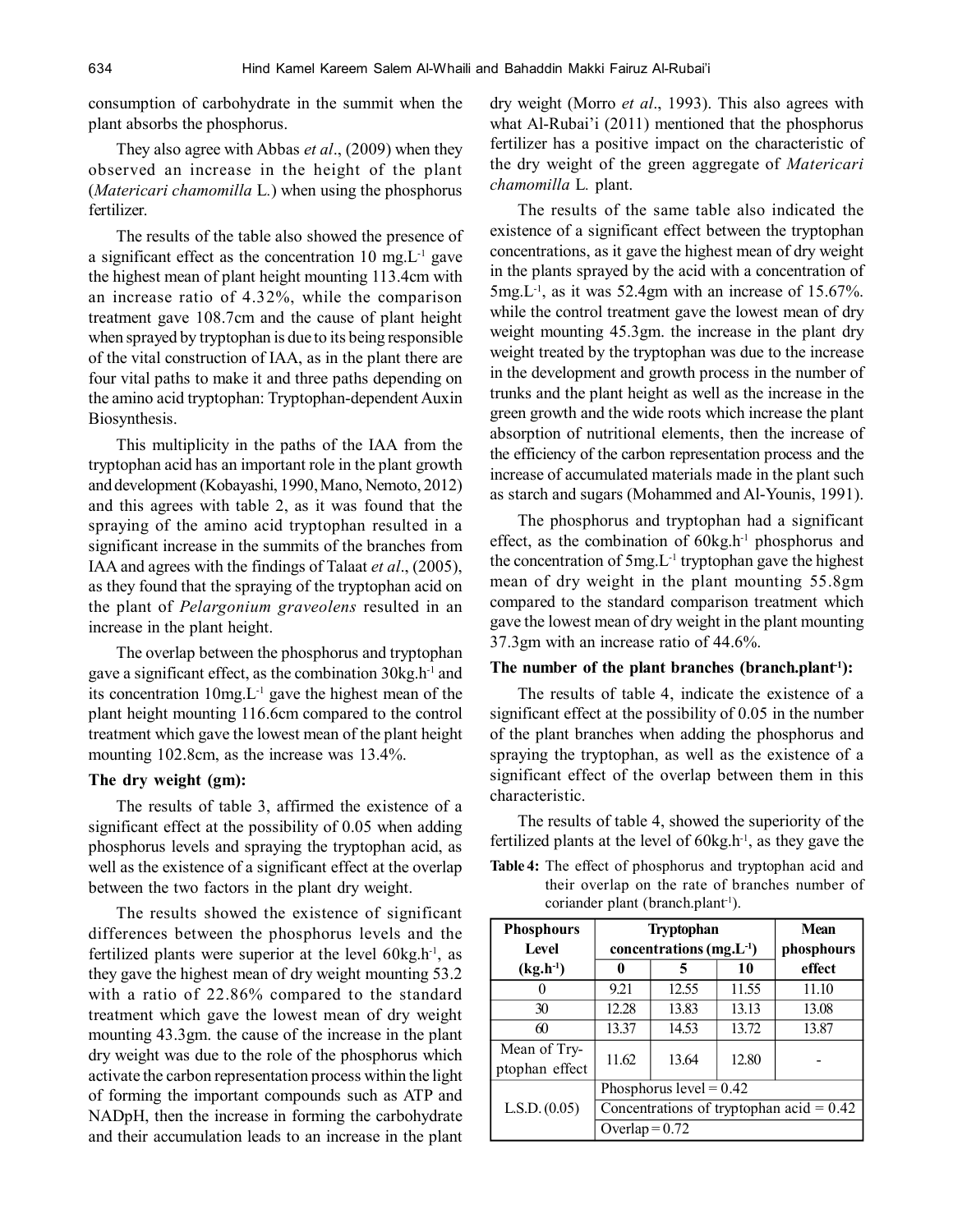The Effect of Phosphorus and Spraying with Tryptophan on Some of the Shape and Physiological Characteristics 635

| <b>Phosphours</b><br><b>Level</b> | <b>Tryptophan</b><br>concentrations $(mg.L^{-1})$ |       |        | <b>Mean</b><br>phosphours |
|-----------------------------------|---------------------------------------------------|-------|--------|---------------------------|
| $(kg.h^{-1})$                     | 10<br>0<br>5                                      |       | effect |                           |
|                                   | 26.91                                             | 34.26 | 31.55  | 30.91                     |
| 30                                | 33.55                                             | 37.50 | 35.62  | 35.56                     |
| 60                                | 36.25                                             | 39.57 | 37.18  | 37.67                     |
| Mean of Try-<br>ptophan effect    | 32.24                                             | 37.11 | 34.78  |                           |
|                                   | Phosphorus level = $1.04$                         |       |        |                           |
| L.S.D. (0.05)                     | Concentrations of tryptophan acid = $1.04$        |       |        |                           |
|                                   | Overlap = $1.80$                                  |       |        |                           |

**Table 5:** The effect of phosphorus and tryptophan acid and their overlap on the rate of chlorophyll content of coriander plant (microgram.cm-2).

highest mean in the number of plant branches mounting 13.87 branch.plant<sup>-1</sup> with an increase ratio 24.95% compared to the comparison treatment which gave the lowest mean in the number of plant branches mounting  $11.10$  branch.plant<sup>-1</sup> and these results agreed with Al-Halabi (2012), as his results indicated that adding the phosphorus fertilizer had a significant effect on the number of branches in the plant of *Nigella sativa* L. which resulted in the stimulation of the process of cell division for being present abundantly in the buds, leaves and the new grown cells (Al-Ni'aimi, 1999).

Each of Diederichsen and Hammer (1998) affirmed the increase of the branches number of coriander plant (*Coriandrun sativum* L.) with and increase of the levels of the phosphorus fertilizer.

The results of the same table also indicate the existence of a significant effect in the mean number of the plant branches when sprayed with the tryptophan acid, as the plants sprayed with a concentration of 5mg.L-1 were superior and gave the highest mean in the number of the plant branches mounting 13.64 branch.plant<sup>-1</sup> with an increase ratio of 17.38%, while the control plants gave the lowest mean in the number of branches mounting 11.62 branch.plant-1. The increase cause was due to oxine which works on the activity of the enzyme cytokinin oxidase to make it organize the levels of cytokinin in many parts of the plant during the different development process (Carabelli *et al*., 2007) and this control is done through its organizing the activity of the enzyme cytokinin oxidase or the enzyme (IPT) Adenosine phosphate isopenteny ltrans ferase which made it able to control the summit supremacy and the opening of side buds, as the cytokinins works on the opposite of oxine in breaking the summit supremacy and also adding them to the side buds stimulates their activity and opening, as well as the role of tryptophan acid in the increase of oxine levels in the side buds, stimulating them to grow or it may work on

decreasing the quantity of ABA, aiding the increase of side buds growth and this agrees with the findings of Liu *et al.*, (2011) and the combination of  $60kg.h^{-1}$  phosphorus and the concentration of 5mg.L-1 tryptophan gave the highest mean in the number of plant branches mounting 14.53 branch.plant-1 compared to the comparison treatment which gave the lowest number in the plant branches mounting  $9.21$  branch.plant<sup>-1</sup> and the increase ratio was 57.76%.

## **The Effect of Phosphorus and Tryptophan Acid and Their Overlap on Some Physiological Characteristics**

• The Chlorophyll Content (microgram.cm<sup>2</sup>): The results of table 5, showed the existence of a significant effect at a possibility of 0.05 when adding phosphorus and spraying with tryptophan on the plant content of chlorophyll, as well as the existence of a significant effect between them in this characteristic.

The results of table 5, also indicate that the plants fertilized with phosphorus at the level  $60kg.h^{-1}$  gave the highest mean of leaves content than the chlorophyll for the plant, as it mounted  $37.67$  microgram.cm<sup>-2</sup> with an increase of 21.86% compared to the standard treatment which gave the lowest rate for this characteristic mounting 30.91 microgram.cm-2 .

The cause of increase was due to the increase of the leave area resulted from the increase of the cells division and consequently will lead to the increase of the photosynthesis process and the increase of the chlorophyll content in the leaves (Jain, 2008). These results agree with Al-Rubai'i (2011) and Al-Halabi (2012) who pointed that the use of NPK resulted in a significant increase of the chlorophyll content in the plants of *Matericari chamomilla* L*.* and *Nigella sativa* L., respectively.

It is noted from the results of the same table also the existence of a significant effect when spraying the plants with tryptophan, as the plants sprayed with a concentration of 5mg.L-1 were superior when they gave the highest mean of the leaves content of chlorophyll mounting 37.11 microgram.cm-2 with an increase of 15.10% compared to the control treatment which gave the lowest mean for this characteristic mounting 32.24 microgram.cm-2 .

The cause of increase may be due to the oxine role in the increase of chlorophyll content (Osborne and Halloway, 1964, Antanaviciene, 1967, Ayalasilla *et al*., 2005). And this stimulates the growth organizer IIA resulted from the spraying of tryptophan acid for the formation of new wide roots (Ross and Salisbury, 1991), so the absorption of nutritional elements increases including nitrogen, magnesium, iron and sulfur and these elements are necessary in the composition and formation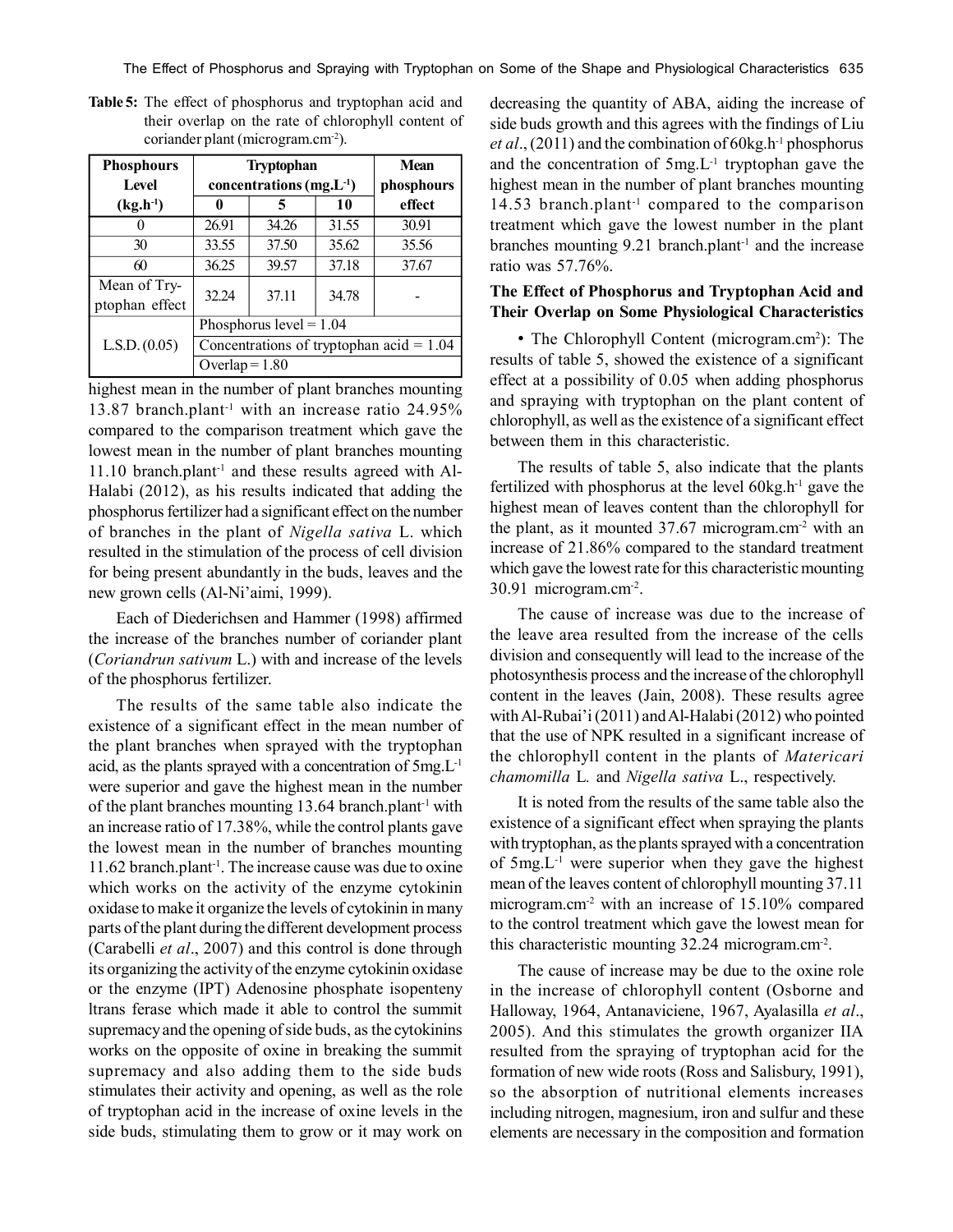| <b>Phosphours</b> | <b>Tryptophan</b>                          |                |       | <b>Mean</b> |
|-------------------|--------------------------------------------|----------------|-------|-------------|
| Level             | concentrations $(mg.L^{-1})$               |                |       | phosphours  |
| $(kg.h^{-1})$     | 0                                          | 5              | 10    | effect      |
| 0                 | 13.93                                      | 15.97          | 16.39 | 15.43       |
| 30                | 16.62                                      | 17.70          | 18.50 | 17.60       |
| 60                | 18.01                                      | 18.92          | 18.65 | 18.53       |
| Mean of Try-      | 16.19                                      | 17.53<br>17.85 |       |             |
| ptophan effect    |                                            |                |       |             |
|                   | Phosphorus level = $0.49$                  |                |       |             |
| L.S.D. (0.05)     | Concentrations of tryptophan acid = $0.49$ |                |       |             |
|                   | Overlap = $0.85$                           |                |       |             |

**Table 6:** The effect of phosphorus and tryptophan acid and their overlap on the rate of carbohydrate content in the root aggregate of coriander plant  $(mg,gm^{-1})$ .

of the chlorophyll molecule (Mohammed and Al-Younis, 1991). The results agree with the findings of Talaat (2005), as the spraying the *Pelargonivm graveolens* with the tryptophan resulted in the increase of leaves content of chlorophyll a, b. As for the overlap, it had a significant effect between the phosphorus and the tryptophan acid, as the combination of  $60kg.h^{-1}$  of phosphorus and the concentration of  $5mg.L^{-1}$  of tryptophan acid gave the highest mean of the plant content of chlorophyll mounting 39.57 microgram.cm-2, while the standard comparison treatment gave the lowest chlorophyll content in the plant leaves mounting 26.91 microgram.cm<sup>-2</sup> and the increase ratio was 47.05%.

• The Carbohydrate Content in the Root (mg.gm<sup>-1</sup>): The results of table 6, showed the existence of a significant effect at the possibility of 0.05 for the addition of phosphorus and tryptophan on the carbohydrate content in the plant root, as well as the existence of a significant effect at the overlap between the levels of both factors for this characteristics.

The results of table 6, also indicated the superiority of phosphorus at the level of  $60kg.h^{-1}$ , as it gave the highest mean of carbohydrate concentration mounting 18.53mggm-1 with an increase of 20.09% compared to the standard treatment which gave the lowest level mounting 15.43mg.gm<sup>-1</sup>.

The table also showed that the spraying with the amino acid tryptophan gave significant differences in the carbohydrate content in the plant root, as the concentration of  $10mg.L^{-1}$ , which gave the highest mean mounting 17.85mg.gm<sup>-1</sup>, was superior with an increase of 10.25% compared to the standard treatment which gave the lowest mean mounting 16.19mg.gm<sup>-1</sup>.

As for the overlap between the phosphorus and the tryptophan, its effect was significant, as the combination  $60kg.h^{-1}$  of phosphorus and the concentration of  $5mg.L^{-1}$ 

| <b>Table 7:</b> The effect of phosphorus and tryptophan acid and |
|------------------------------------------------------------------|
| their overlap on the rate of carbohydrate content in             |
| the green aggregate of coriander plant $(mg, gm^{-1})$ .         |

| <b>Phosphours</b><br><b>Level</b> | <b>Tryptophan</b><br>concentrations $(mg.L^{-1})$ |       |       | <b>Mean</b><br>phosphours |
|-----------------------------------|---------------------------------------------------|-------|-------|---------------------------|
| $(kg.h^{-1})$                     | 0                                                 | 5     | 10    | effect                    |
|                                   | 20.12                                             | 25.69 | 23.64 | 23.15                     |
| 30                                | 27.20                                             | 29.72 | 27.91 | 28.28                     |
| 60                                | 18.01                                             | 18.92 | 18.65 | 18.53                     |
| Mean of Try-<br>ptophan effect    | 24.16                                             | 27.85 | 26.09 |                           |
|                                   | Phosphorus $level = 0.88$                         |       |       |                           |
| L.S.D. (0.05)                     | Concentrations of tryptophan acid = $0.88$        |       |       |                           |
|                                   | Overlap = $1.53$                                  |       |       |                           |

of tryptophan gave the highest level of carbohydrate in the plant root mounting 18.92mg.gm-1 and the control plants gave the lowest value mounting 13.93mg.gm-1 and the increase ratio was 35.82%.

• The Carbohydrate Content in the Green Part  $(mg,gm^{-1})$ : The results of table 7, showed the existence of a significant effect at the possibility of 0.05 when adding phosphorus and spraying the tryptophan in the carbohydrate content of the plant, as well as the existence of a significant effect at the overlap between the levels of both factors for this characteristic.

The results of the table indicated that adding  $60kg.h^{-1}$ of phosphorus gave the highest mean for this characteristic mounting 28.28mg.gm-1 of carbohydrate in the plant with an increase of 22.15% compared to the standard treatment which gave the lowest mean of the carbohydrate content in the plant mounting 23.15mg.gm-1 .

It was noted from the results of the same table that there was a significant effect when spraying the tryptophan on the plants and the plants sprayed with the concentration of  $5mg.L^{-1}$  by giving the highest mean of the carbohydrate content in the plant mounting 27.85mg.gm-1 with an increase of 15.27% compared to the standard treatment which gave the lowest mean mounting  $24.16$ mg.gm<sup>-1</sup>.

As for the overlap, its effect was significant between the phosphorus levels and the tryptophan acid concentrations in the carbohydrate content in the plant, as the combination 60kg.h<sup>-1</sup> and the concentration of  $5mg.L^{-1}$  gave the highest mean of carbohydrate in the plant mounting 29.72mg.gm-1 and the standard treatment gave the lowest rate of carbohydrate content in the plant mounting 20.12mg.gm-1 and the increase ratio was 47.71%.

The tables 6 and 7, indicated the increase of the carbohydrate content in the plant with an increase of the phosphorus level and the cause was due to the phosphorus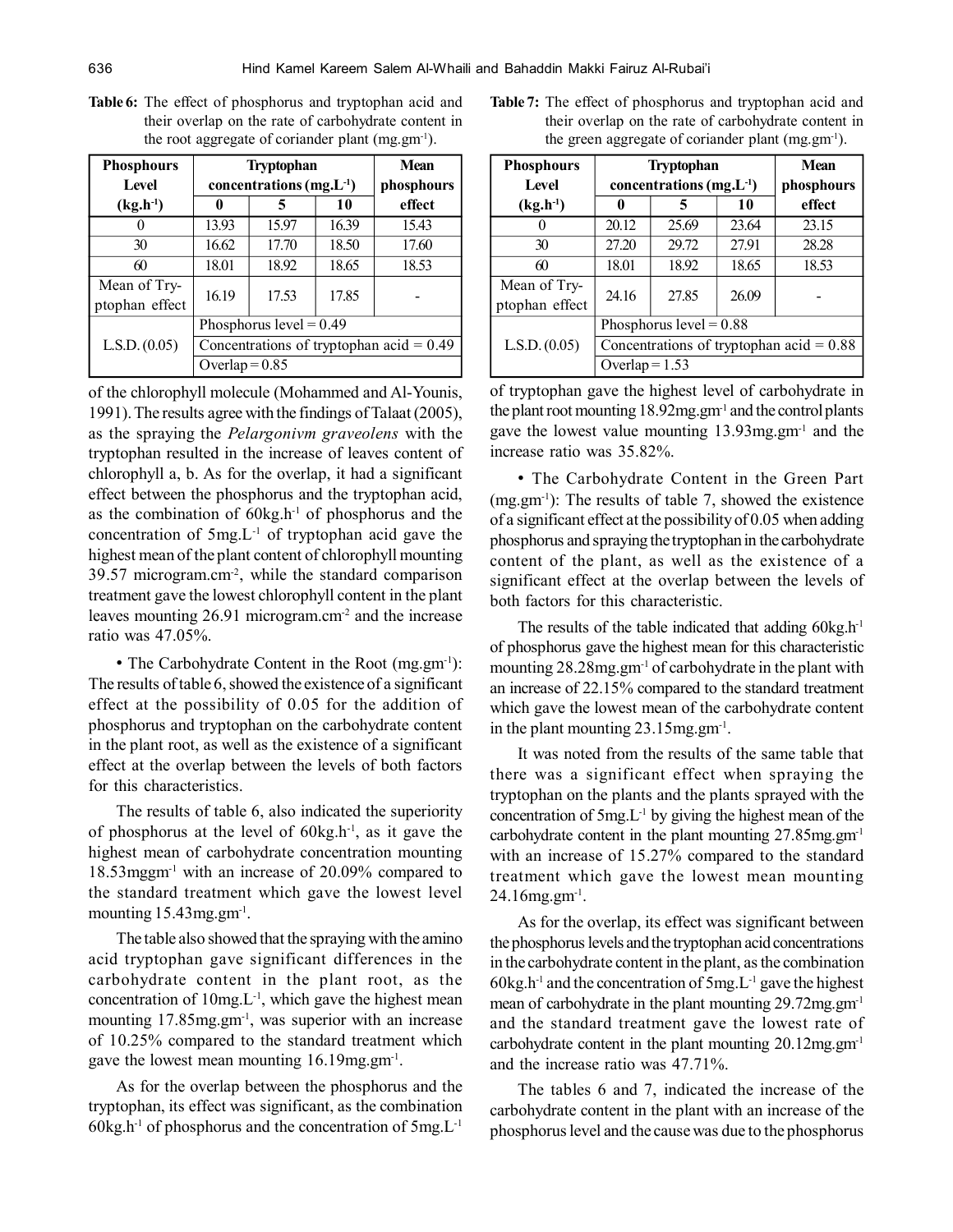The Effect of Phosphorus and Spraying with Tryptophan on Some of the Shape and Physiological Characteristics 637

role in encouraging the growth, yield and the increase of nitrogen absorption and thus it leads to encourage the chlorophyll formation, then the carbohydrate increase in the leaves and the increase of the efficiency of photosynthesis, as (Al-Maghribi, 2004, Al-Abbasi, 2009) found an increase in the carbohydrate content in the clove plant when adding the phosphorus to the plants.

This result agrees with the result of Al-Halabi (2012) that the use of phosphorus fertilizer resulted in an increase in the carbohydrate content in the plant of *Nigella sativa* L.

The cause behind the carbohydrate content in the tables 6 and 7, as a result of spraying the tryptophan for being the starter to form the auxin IAA which had the direct role in the cellular divisions and the elongation which spraying on the plant will lead to an increase in making the protein and most compounds necessary to the growth including the carbohydrate (Singh, 2003).

Ameen *et al*., (2011) concluded that spraying the garlic and onion plants with tryptophan resulted in the accumulation of carbohydrates and proteins.

## **References**

- Abbas Ibrahim Saleh, Sahar Diyaa Al-Shammaa, Hameed Ali Hadwan and Mizhir Abdullah Bdeiwi (2009). The Effect of Nitrogen and phosphorus fertilization on the Growth, Yield and Content of *Matricaria chamomilla* L. *Plant, Iraqi* Journal of Agriculture., **14(7):** 194-199.
- Al-Aani and Tareq Ali (1991). The Physiology of the Plant Growth and its Formation, Dar Al-Kutub for Printing and Publishing, Ministry of Higher Education and Scientific Research, University of Baghdad. 105.
- Al-Abbasi and Azhar Mehdi Abdul Saheb (2009). The Response of Clove Plant to Kinetin, Cycocil, Phosphorus, and Potassium and its Situation in Designing the Gardens, Master Thesis, College of Agriculture, University of Baghdad, Iraq.
- Al-Attabi and Baidaa Rasheed Hulu (2018). The Effect of Salsilik and Humic Acids and the Elements of Phosphorus and Zinc on the Growth and Yield of Volatile Oil and its Components in the Coriander Plant, Ph.D. Thesis, College of Agriculture, University of Baghdad, Iraq.
- Al-Halabi and Haneen Isam Saleh (2012). The Effect of Cytokinin and the Composite Fertilizer NPK on the Growth and the Effective Compounds of *Nigella sativa* L. Plant, Master Thesis, College of Education/Ibn Al-Haitham, University of Baghdad.
- Al-Maghribi and Najeeb Mohammed Hasan (2004). The Effect of Potassium and Phosphorus on the Growth and Production of Irrigated White Corn (*Sorghhom bicolor* L.) of Different Salinity, Ph.D. Thesis, College of Agriculture, University of Baghdad, Iraq.
- Al-Ni'aimi and Saadallah Najem Abdullah (1999). The Fertilizers and the Soil Fertility, Ministry of Higher Education and Scientific Research, University of Mosul, Iraq.
- Al-Ni'aimi and Sala Basem Ismael Mustafa (2008). The Effect of the Phosphorus Fertilization Levels and the Seeding Quantity on the Characteristics of Growth, Yield and the Effective Material of *Pimpinella ansum* L. Plant, Master Thesis, College of Agriculture, University of Baghdad, Iraq.
- Al-Qazzaz and Amal Ghanem Mahmoud (2016). The Response of Coriander Plant (*Coriandrum sativum* L.) to the Leave Spraying with Salsilik acid and NPK zn Fertillizer, *Journal of Al-Mustansiriyah Sciences.*, **27:** 3.
- Al-Ribai'I and Fadhel Uleiwi Atiya (2011). The Effect of the Weakness, the Geberline Acid and the Composite Fertilizer NPK and Their Overlap in the Growth and the Effective Compounds of *Matericari chamomilla* L*.* Plant, Ph.D. Thesis, *Journal of College of Education/Ibn Al-Haitham.*, University of Baghdad, Iraq.
- Amin, A.A.A.E. Fatma, M. Gharib, El-Awadi and S.M. Rashad (2011). Physiological response of onion plants to foliar application of putrescine and glutamine, *Scientia Horticulture.*, **129:** 353-360.
- Asyarpanah, J. and K. Kazemivash (2012). Phytochemistry Pharmacology and Medicinal Properties of *Coriandrum Sativum* L. *Afr. J. Pharm. and Pharmacol*., **6(31):** 2340-2345.
- Awwad and Kadhem Mashhout (1987). The Fertilization and Soil Fertility, Directorate of Dar Al-Kutub for Printing and Publising, University of Mosul, Iraq.
- Ayala Silva, T., D.E. Akin, J.A. Foulk and R.B. Dodd (2005). Effect of two growth regulators on yield and fiber quality and quantity in flax (*Linum usitatissimum* L.) plant Growth Regulation Society of America Quarterly. November, 30.
- Blevian, D.G. (2001). Increasing the magnesium concentration of tall fescue leaves with phosphorus and boron fertilization. Plant food control. Missouri Agricultural Experiment Station, Mu College of Agriculture, *Food and Natural Resources*.
- Breisam, Basem Kadhem, Ali Hmoud Al-Si'idi and Muna Najah Al-Turaihi (2013). Medical Plants, Amman Printing House for Distribution and Publishing, 1st ed., Jordan, **37:** 362.
- Carabelli, M., M. Possenti, G. Sessa, A. Ciolfi, M. Sassi, G. Movelli and I. Ruberti (2007). Canopy shade causes a rapid and transient arrest causes in leaf development through auxininduced cytokinin oxidase activity. *Genes DEV.*, **21:** 1863- 1868.
- Diederichsen, A. and K. Hammer (1998). Diversity of coriander in the Gaterslten Gene bank. (Eng. Astr.). *Derogenrpeart*., **7:** 13-17.
- Herbert, D., P.J. Philips and R.E. Strange (1971). Determination of Total Carbohydrates, C.F. Methods in Microbiology. Norris J.R. and D.W. Robbins (Eds) Acad. Press, London, New York, 5B, Chap. **3:** 209-344.